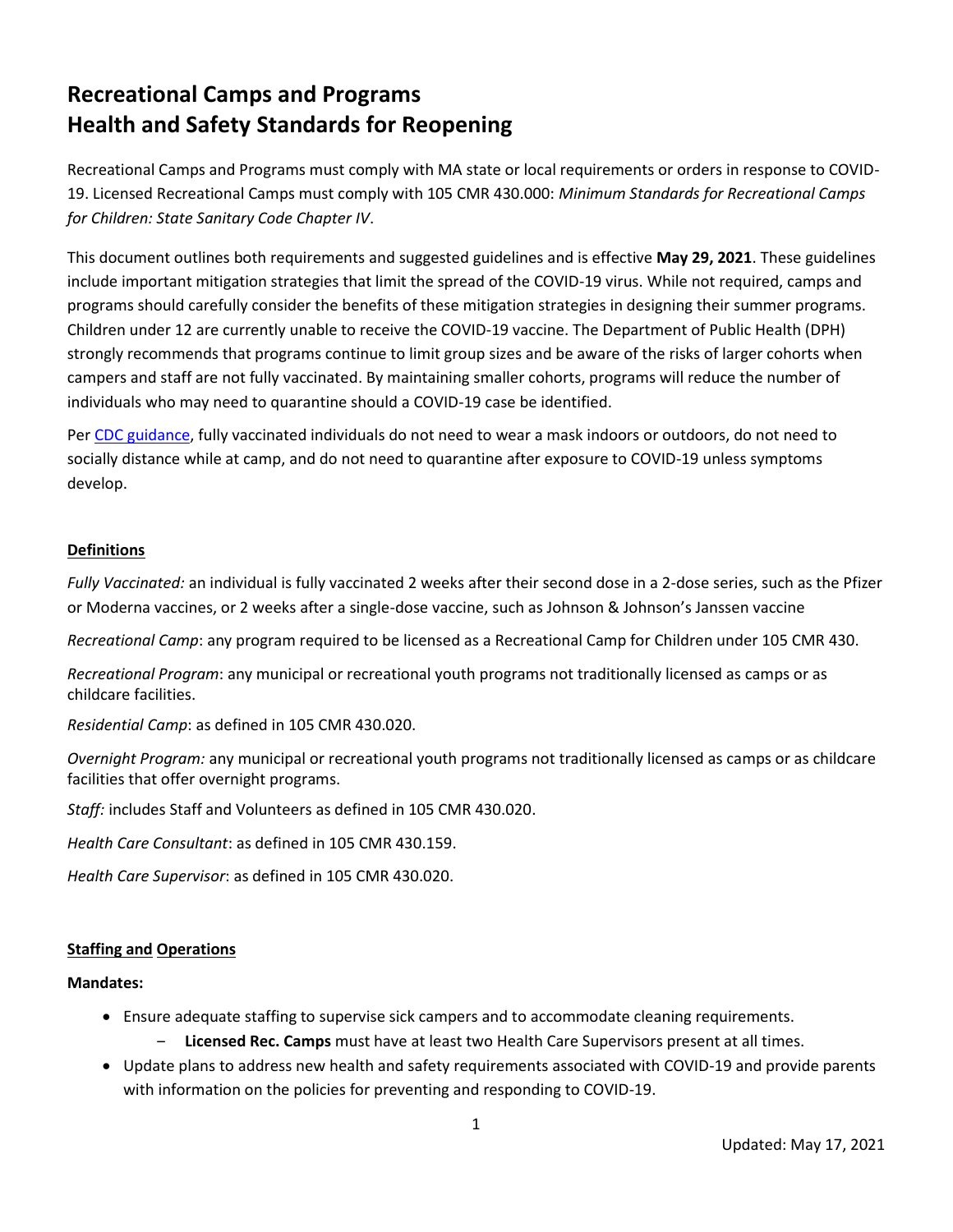- ‒ **Licensed Rec. Camps** must include COVID-19 plans in Staff Training and Orientation and provide these plans in writing in or in addition to the written camp Health Care Policy and other relevant procedures (105 CMR 430.159).
- Provide campers with an orientation at the start of session to review COVID-19 protocols, encourage and educate on reporting of symptoms and not coming to camp if sick, and how to request a replacement mask if needed.
- Documentation collected (screening documentation, surveillance and medically necessary COVID-19 testing results, previous positive test results) must be maintained in a confidential manner and recorded in campers/staff health files in accordance 105 CMR 430.150; 155-156.

- Camps should congregate unvaccinated staff/campers in a way that allows for 3 feet of distancing between masked individuals indoors. Social distance should be maintained during indoor meals. Limit or promote activities to those that can maintain social distancing.
- Make enrollment capacity decisions based on the ability to maintain three feet of distance between unvaccinated individuals in all camp buildings where campers/staff are anticipated to be during the day and in temporary emergency shelter locations.
- Non-essential visitors, who are not vaccinated, (including parents or other individuals with no essential purpose for coming onsite) should be limited to the maximum extent possible. Essential visitors could include, for example, instructors, vendors, parents picking up children, LBOH/DPH, or accreditation members.
- Designate a senior staff person responsible for responding to COVID-19 concerns. Employees should know who this person is and how to contact them.
- Review medical information submitted by parents and reach out to parents of high-risk children to discuss whether additional protections are necessary, and what supports can be offered to best protect their child.
- Develop a tested communication system with parents, children at the camp, all staff, facility and/or grounds management, and emergency medical services. Obtain parents' or guardians' email addresses and home, work, and mobile phone numbers so that staff can reach them at any time.
- Have a plan for handling camp/program closings and staff absences and promote the importance of staff not coming to work if they are sick.
- Ensure that ventilation systems operate properly and increase circulation of outdoor air as much as possible by opening windows and doors, using fans, and other methods, unless doing so creates a hazard.
- Ensure water systems and features (e.g., cooling systems) are safe to use after a prolonged facility shutdown to minimize the risk of Legionnaires' disease and other diseases associated with water.
- Camps should encourage eligible staff and campers to be vaccinated for COVID-19 prior to attending camp.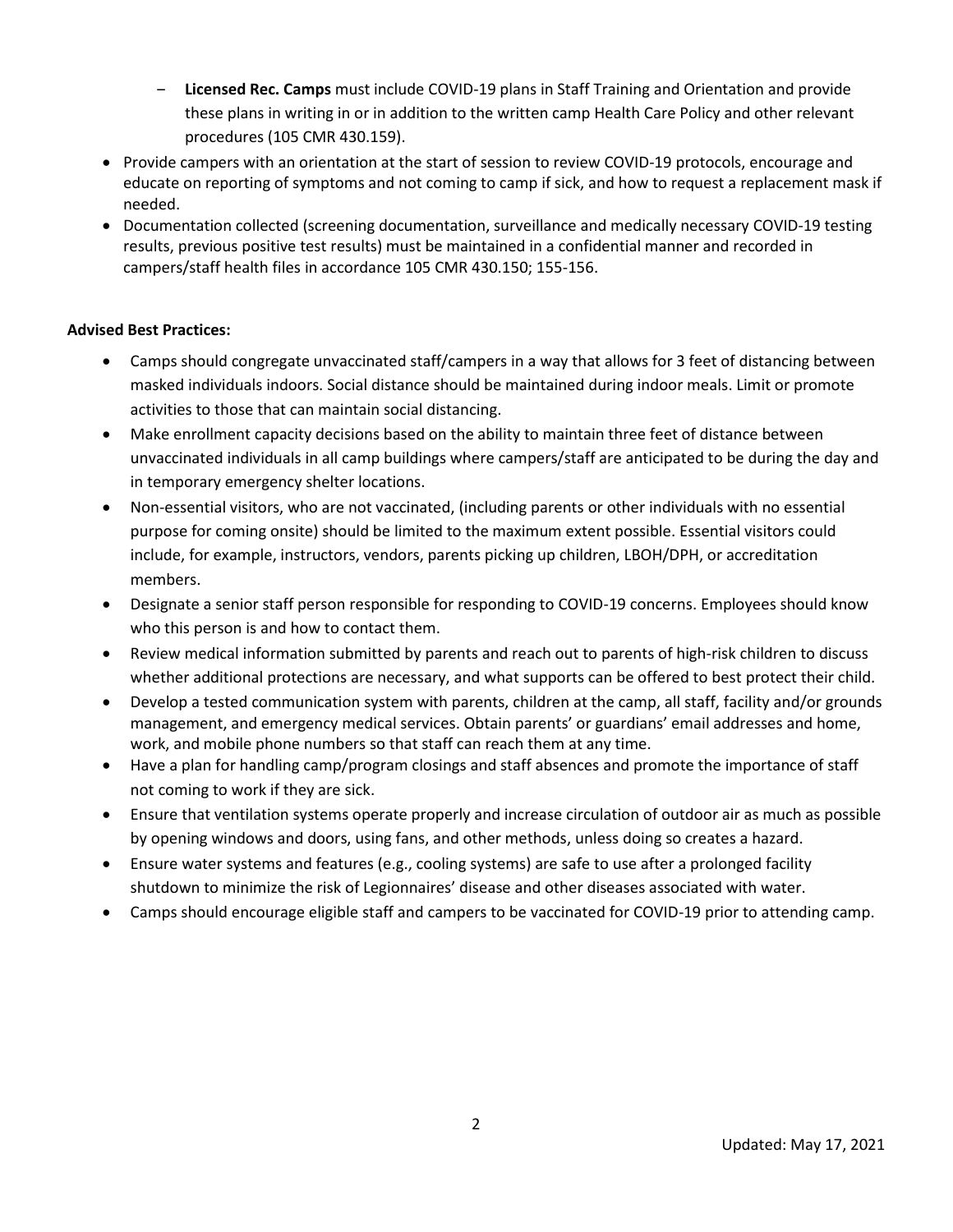# **Cohorting**

# **Mandate:**

• **Licensed Recreational Camps** must maintain the camper to counselor ratios in 105 CMR 430.101.

# **Advised Best Practices:**

- Unvaccinated camp staff and campers should be cohorted into "pods" or "households" that remain consistent. The smallest practical group size should be considered.
- Staff should be assigned to the same cohort for the duration of the program session. Staff should not float between cohorts, unless needed to provide supervision of specialized activities or to provide breaks for other staff.
- Camps may have multiple cohorts of campers and counselors in the same area, but should maintain 3 feet of distance between cohorts. In order to maintain distance, camps should:
	- ‒ Ensure campers/staff belongings are stored in a manner to prevent groups congregating.
	- Stagger use of communal spaces, such as game rooms and recreation halls, to reduce congregating and clean in between uses.
	- ‒ Develop safe pickup/drop off procedures to maintain physical distancing and prevent the mixing of campers. These procedures should be explained to parents prior to the first drop off.
	- ‒ Develop a plan for safe vendor deliveries, if applicable.

#### **Hygiene and Handwashing**

# **Advised Best Practices:**

- Implement proper hand hygiene practices and frequency for both staff and campers including handwashing when necessary, including but not limited to: arrival at camp, before and after meals, after bathroom use, after coughing/sneezing, and after contact with bodily fluids or surfaces that may be contaminated.
- Campers and staff should be instructed to go to the nearest handwashing/hand hygiene station upon entry.
- Adequate handwashing facilities with soap, water, trash receptacle, and paper towels should be readily accessible to all campers and staff with handwashing instructions posted near every handwashing sink.
- Hand sanitizer with at least 60% alcohol may be used at times when handwashing is not available if:
	- ‒ Appropriate to the ages of children and children are instructed on proper use;
	- ‒ Campers have written parent/guardian permission to use;
	- ‒ Products stored securely; and
	- ‒ Used under the supervision of staff.
- Drinking containers must never be shared.
- Post signage throughout the camp environment on signs/symptoms of COVID-19 and the importance of social distancing, mask use, and proper hand hygiene.

# **Personal Protective Equipment (PPE) and Face Masks/Coverings**

- Staff must wear appropriate gloves during food preparation and any screening activities that require contact.
- Staff and campers should wear face masks/coverings as advised by the Governor's most recent [advisory.](https://www.mass.gov/info-details/covid-19-mask-requirements)
- Masking is not required for campers when outside including in the act of playing sports and other activities.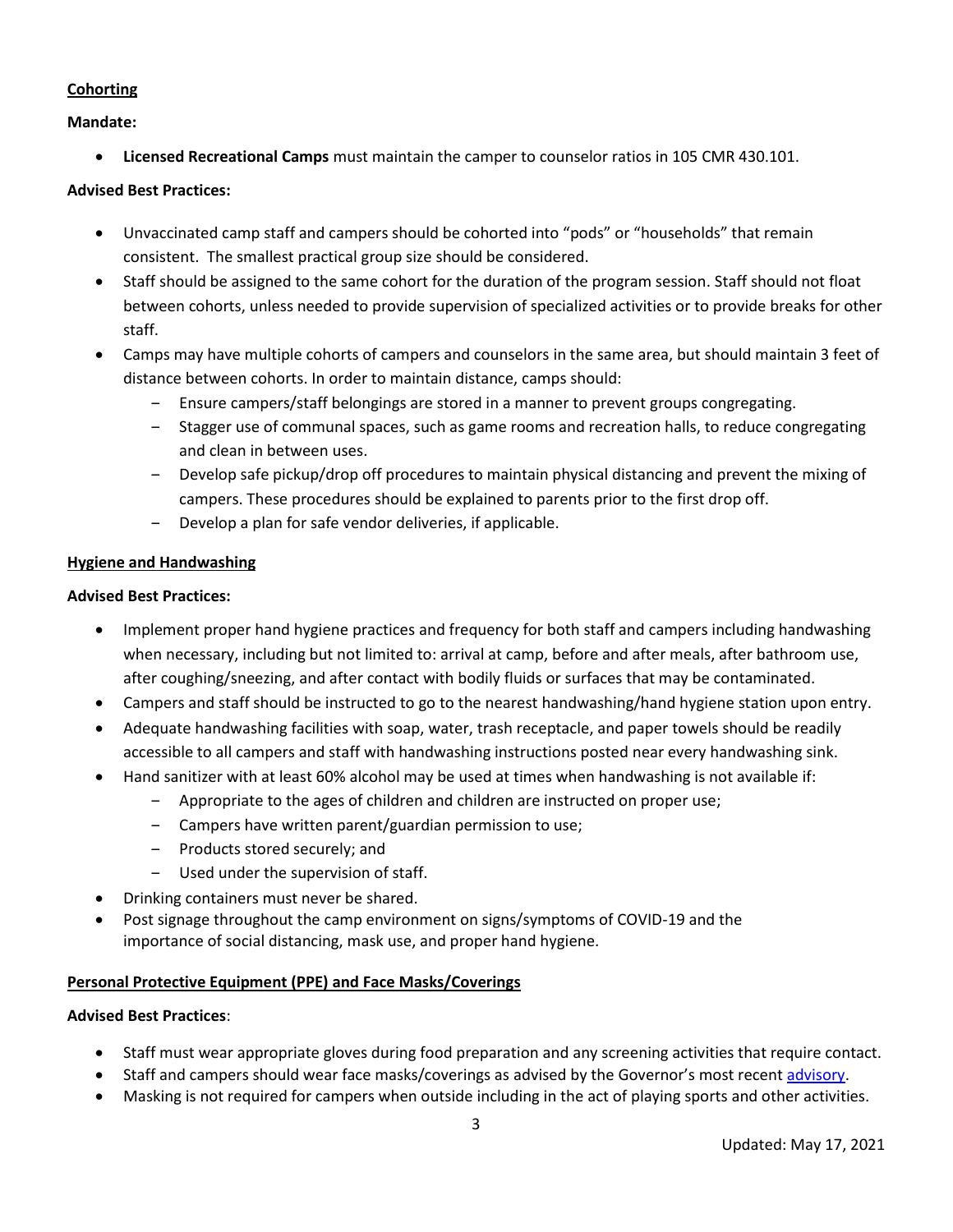- Masks and cloth face coverings should be routinely washed or replaced, depending on the frequency of use consistent with [CDC Guidance.](https://www.cdc.gov/coronavirus/2019-ncov/community/schools-childcare/summer-camps.html)
- Masks/face coverings should be provided by the camper/parent, but camps should have a sufficient supply of reusable or disposable masks to provide to campers or staff when requested.
- Staff may schedule times and locations for mask breaks, which should be outdoors if possible, or with windows open. During this time, ensure 6 feet of distance is maintained between all individuals.

# **Screening and Monitoring**

# **Mandates**:

- **Licensed Rec. Camps**: Staff conducting COVID-19 screenings must be trained by the camp's Health Care Consultant.
- COVID-19 vaccination should be noted with other immunization records.

# **Advised Best Practices:**

- Screening: Checking for symptoms each morning by families and caregivers is critical and will serve as the primary screening mechanism for COVID-19 symptoms. Camps should provide information to families in their primary language to support them in conducting symptom checks and families should not send their children to camp if they exhibit COVID-19 symptoms.
	- ‒ Screening procedures are not required at the point of entry to the camp. However, camp staff should observe students throughout the day and refer students who may be symptomatic to the camp healthcare point of contact.
	- ‒ Temperature checks are not recommended as screening for all students due to the high likelihood of potential false positive and false negative results
- Staff should actively monitor children throughout the day for symptoms of any kind. Camps/programs must have a non-contact or temporal thermometer on site to check temperatures.
- Keep track of individuals that staff and campers interact with during the course of the day in the potential case of exposure.

# **Isolation and Quarantine**

#### **Mandates:**

- In the event that a camper/staff tests positive for COVID-19 or is identified as a close contact, they must isolate or quarantine until they have met the requirements for discontinuing [isolation or quarantine.](https://www.mass.gov/info-details/covid-19-isolation-and-quarantine-information) Vaccinated individuals who are exposed to COVID-19 do not need to quarantine.
	- ‒ **Licensed Rec. Camps:** Camp Health Care Consultants, Healthcare Supervisors and healthcare staff may follow curren[t Return to Work Guidance](https://www.mass.gov/doc/return-to-work-guidance/download) for Healthcare Workers.
- **Licensed Rec. Camps** must notify the MDPH Community Sanitation Program and local board of health on the Recreational Camp Injury and Reporting form as soon as possible, but no later than 48 hours after notification of the positive case.
- Designate a separate space to isolate individuals with COVID-19 symptoms. (105 CMR 430.157, .161)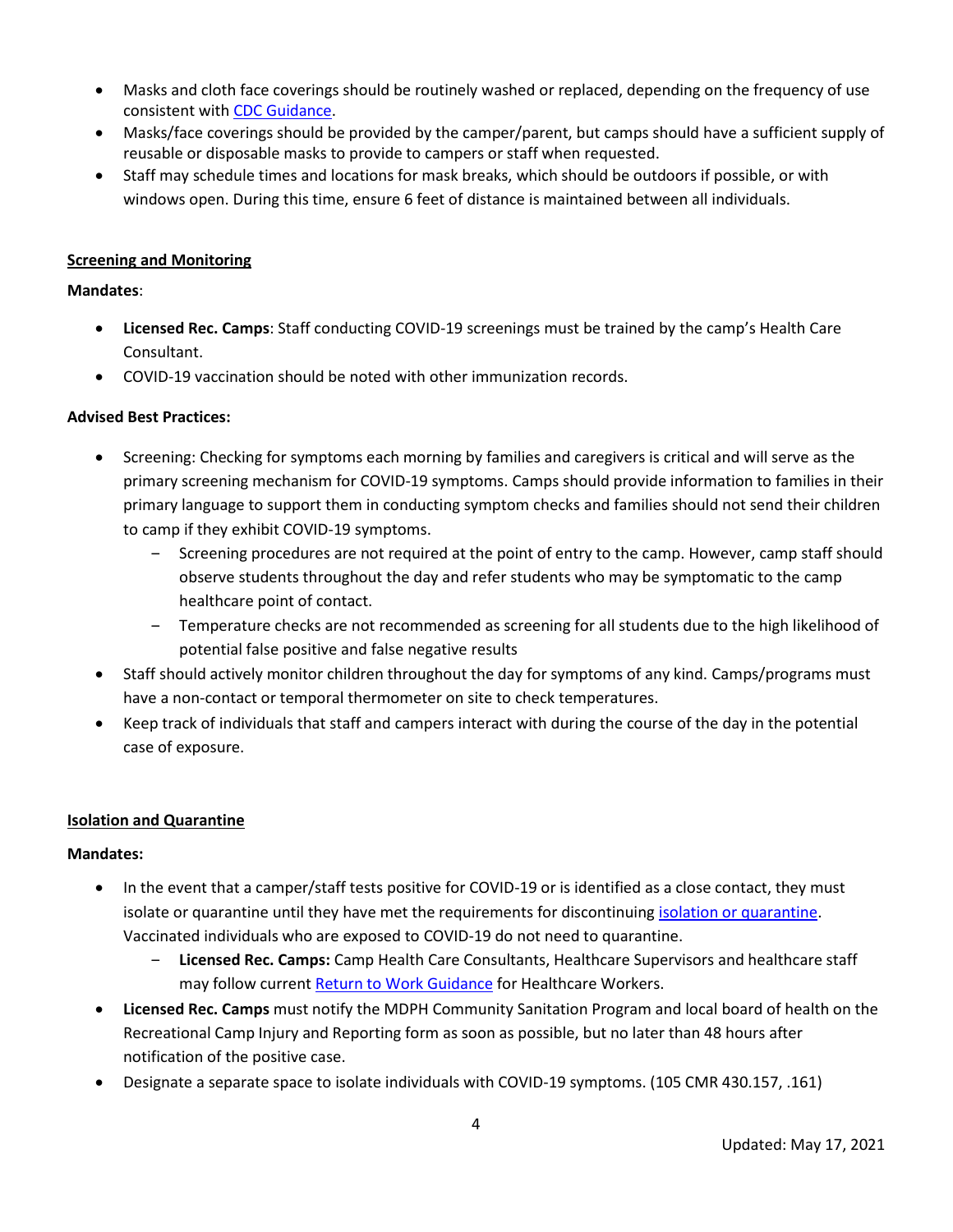- Symptomatic campers/staff must be isolated immediately and supervised at all times by dedicated staff member(s). Others may not enter the isolation space without PPE appropriate for the care setting.
- If a symptomatic individual tests negative, they may return to activities after their symptoms have improved, and have been without fever for at least 24 hours without the use of fever reducing medications.
- Camps/programs must work with the local board of health or the Community Tracing Collaborative to help identify and notify close contacts and for guidance on quarantine requirements.

# **Advised Best Practices:**

- Develop a plan for identifying, isolating, and discharging symptomatic children and staff.
- Have procedures for contacting parents of children in isolation immediately, criteria for seeking medical assistance, transportation for a child/staff who has developed symptoms related to COVID-19 and who rely on camp transportation, procedures for mitigation of transmission until the sick individual can safely leave the premises, and capacity to immediately notify the local board of health.
- Have contingency plans for arranging for transportation for a sick camper, in the case that parents/guardians are unable to pick up their children, and for staff, in case they are unable to transport themselves.
- While all camps/programs must designate an isolation room or space, camps/programs must prepare for the possibility of needing to isolate multiple individuals. If possible, camps/programs must create multiple, separate isolation rooms or spaces so symptomatic individuals can also physically distance from each other. A private or separate bathroom and separate exit from the building/area should be made available for use by sick individuals only.

# **Cleaning, Disinfecting and Sanitizing**

#### **Mandates:**

- Cleaning and disinfection of shared sports equipment shall be in accordance with [CDC Guidance.](https://www.cdc.gov/coronavirus/2019-ncov/community/schools-childcare/clean-disinfect-hygiene.html)
- Camps/programs must comply with applicable OSHA standards (29 CFR 1910) and 105 CMR 480.000 (Minimum Requirement for the Management of Medical and Biological Waste) to ensure proper disposal of regulated medical waste.

- Develop a plan in accordance with [CDC Guidance](https://www.cdc.gov/coronavirus/2019-ncov/community/schools-childcare/summer-camps.html) for camp/program cleaning, disinfecting, and sanitizing practices and frequency. Clean surfaces first and use EPA-registered disinfectants and sanitizers for use against COVID-19, as appropriate. Follow the manufacturer's instructions for application, including contact and dry-times, and proper ventilation. Do not spray chemicals around children.
- All sanitizing and disinfecting solutions should be labeled properly to identify the contents, stored in a locked closet or compartment, and stored separately from food items.
- If a camp/program suspects a camper or staff member was present at the camp/program while infectious in the past 24 hours, close off and increase ventilation to the area(s) and clean and/or disinfect area(s) in accordance with [CDC Guidelines on Cleaning and Disinfecting Your Facility.](https://www.cdc.gov/coronavirus/2019-ncov/community/disinfecting-building-facility.html) Camps/programs must plan for availability of alternative space while areas are out of use.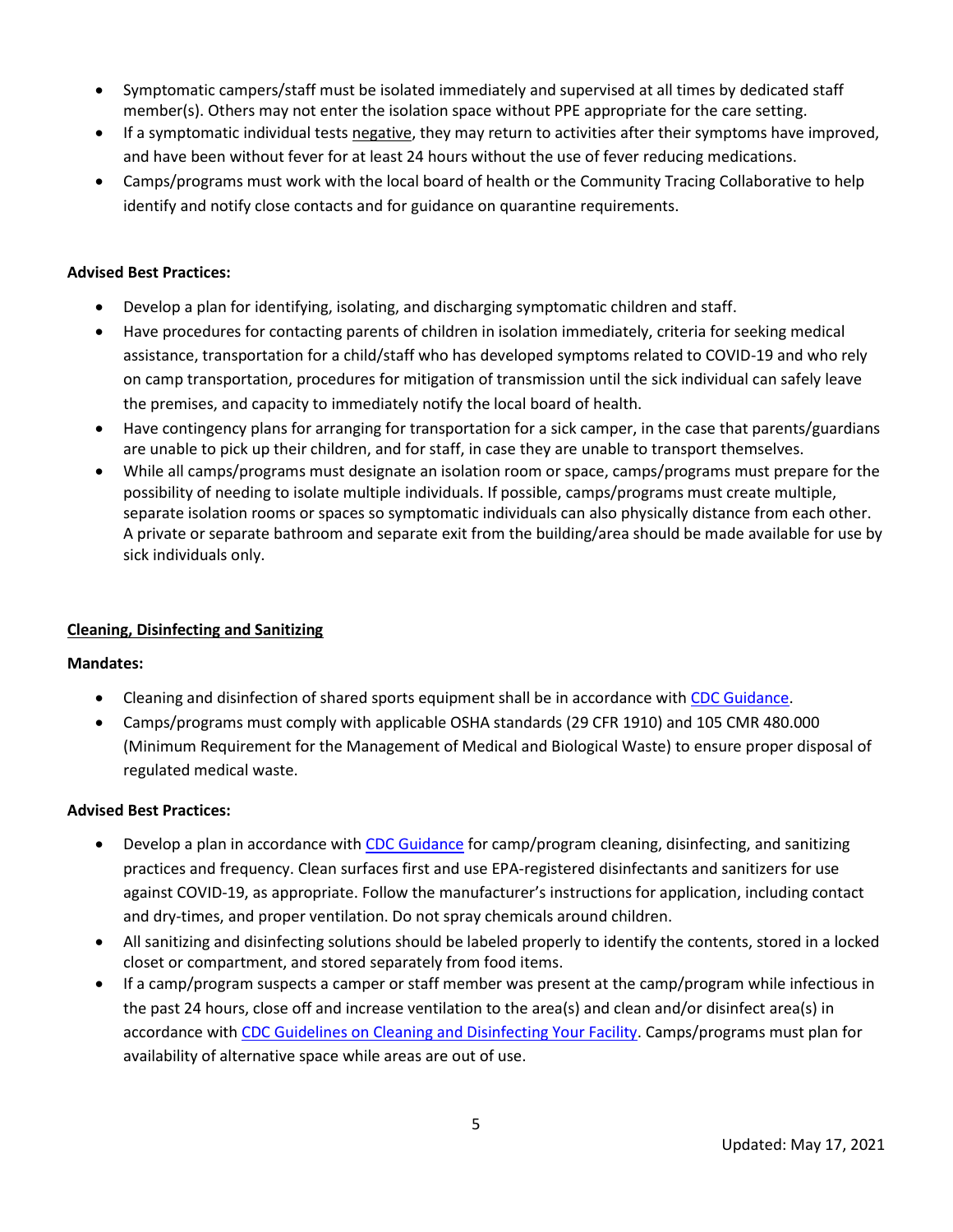• Camps/programs shall follow CDC infection control guidelines designed to protect individuals from exposure to diseases spread by blood, bodily fluids, or excretions that may spread infectious disease.

# **Transportation and Travel**

#### **Advised Best Practices:**

- Planned trips to surrounding areas and recreational facilities are permitted.
	- ‒ While off-site, camps/programs must comply with applicable face covering requirements and must plan for how they will isolate a camper/staff who develops symptoms and arrange for separate transportation to seek medical care from the off-site location.
- Cohorts should be maintained to the extent possible during all transportation and travel.

#### **Food Service and Safety**

# **Advised Best Practices:**

- When possible, snacks and meals should be brought from home, be pre-packaged, or ready to serve in individual portions. Where this is not feasible, staff must prepare and serve meals. No family style or selfservice (buffet) meals should be permitted
- Extra meal shifts may be necessary.
- Increase ventilation by keeping windows open when possible.
- Kitchen staff should maintain a checklist indicating completion of routine cleaning/sanitizing of kitchen and dining areas.
- Avoid all food contact surfaces when using disinfectants.

# **Additional Guidance for Certain Activities**

- All musical/theater activities should be conducted in accordance with DESE's Guidance for Courses Requiring Additional Safety [Considerations for Fall 2020.](https://www.doe.mass.edu/covid19/return-to-school/supplement/additional-safety-guide.docx) Multiple cohorts may participate in these activities if separation between each cohort is maintained in accordance with DESE guidance.
- If using offsite pools or beaches, camps/programs should reserve their own dedicated time slot, if feasible, to prevent interaction with other camps and the general public.

# **Guidance Only Applicable to Residential Camps and Overnight Programs**

# **Staffing and Operations**

- When possible, staff should remain on-site for the duration of the camp/program session.
- Campers should remain on-site for the duration of their session, with the exception of planned field trips within the cohort and to seek medical treatment.
- Multiple session camps should be aware that new campers pose an increased risk of new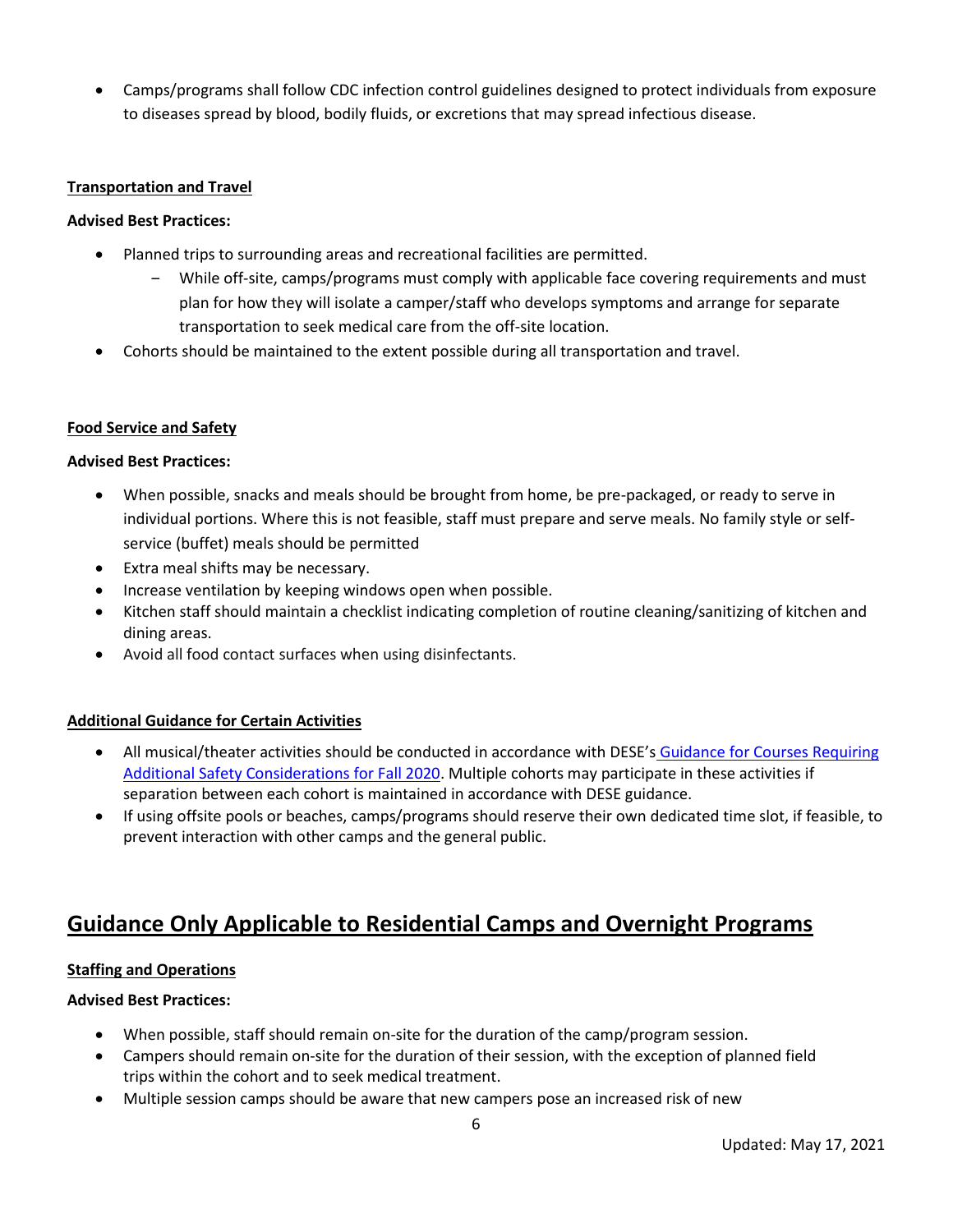communicable disease and should make plans to mitigate this risk for the camp program duration.

• Staggered arrival to ensure that there is minimum overlap with campers and their families and so that individuals can complete modified quarantine pending test results (see below).

# **Testing**

# **Mandates, if testing is administered by the camp:**

- The Health Care Consultant (HCC) must review and approve testing policies and procedures which must be added to the camp's healthcare policies. Parent/guardian consent is required to conduct routine or medically indicated testing on minors at camp/program.
- Residential Camps/Programs must comply with all reporting requirements. COVID-19 is a notifiable disease and results **must** be reported to the Massachusetts Department of Public Health within 24 hours.
	- ‒ Camps/Programs must work with DPH and local boards of health to ensure that all individual test results (positive and negative) are reported in an approved manner and include all appropriate demographic and close contact information.

- **Symptomatic Testing:** Residential Camps and Programs should have a symptomatic testing plan that ensures all symptomatic campers and staff are able to be tested promptly for COVID-19. If no on-site testing is available, transportation to and from testing location must minimize staff exposure to the symptomatic individual.
- **Arrival Testing:** If camps would like to allow for no mask use by unvaccinated individuals indoors, then the following requirements should be met:
	- ‒ All unvaccinated campers and staff should be tested upon their initial arrival or after travelling off-site (other than for planned field trips and medical care where COVID-19 protocols were followed) using either a PCR or BinaxNow test.
	- ‒ Until results of all tests are received, all campers should be in "modified quarantine" where campers and staff must stay in the smallest groups possible and are required to mask and socially distance when indoors except during sleep.
	- ‒ If any testing during this period returns a positive result, follow isolation and quarantine guidance.
	- ‒ Cohorting is strongly recommended if an overnight camp plans to conduct arrival testing and not use masks indoors.
- Parent/guardian consent is required to conduct routine or medically indicated testing on minors at camp/program.
- If consent for testing is not granted, residential camps/programs may prohibit a camper from attending camp.
- All campers and staff should obtain a negative PCR test within 72 hours of coming to camp. If unable to produce results upon arrival at camp, individual(s) should quarantine from all other campers and staff until result from PCR test are received.
	- Staff and campers who are fully vaccinated are exempt from a negative PCR test within 72 hours of coming to camp.
	- ‒ Individuals who have tested positive within the last 90 days, have been cleared from isolation, and can provide lab results do not need to meet Arrival Testing requirements.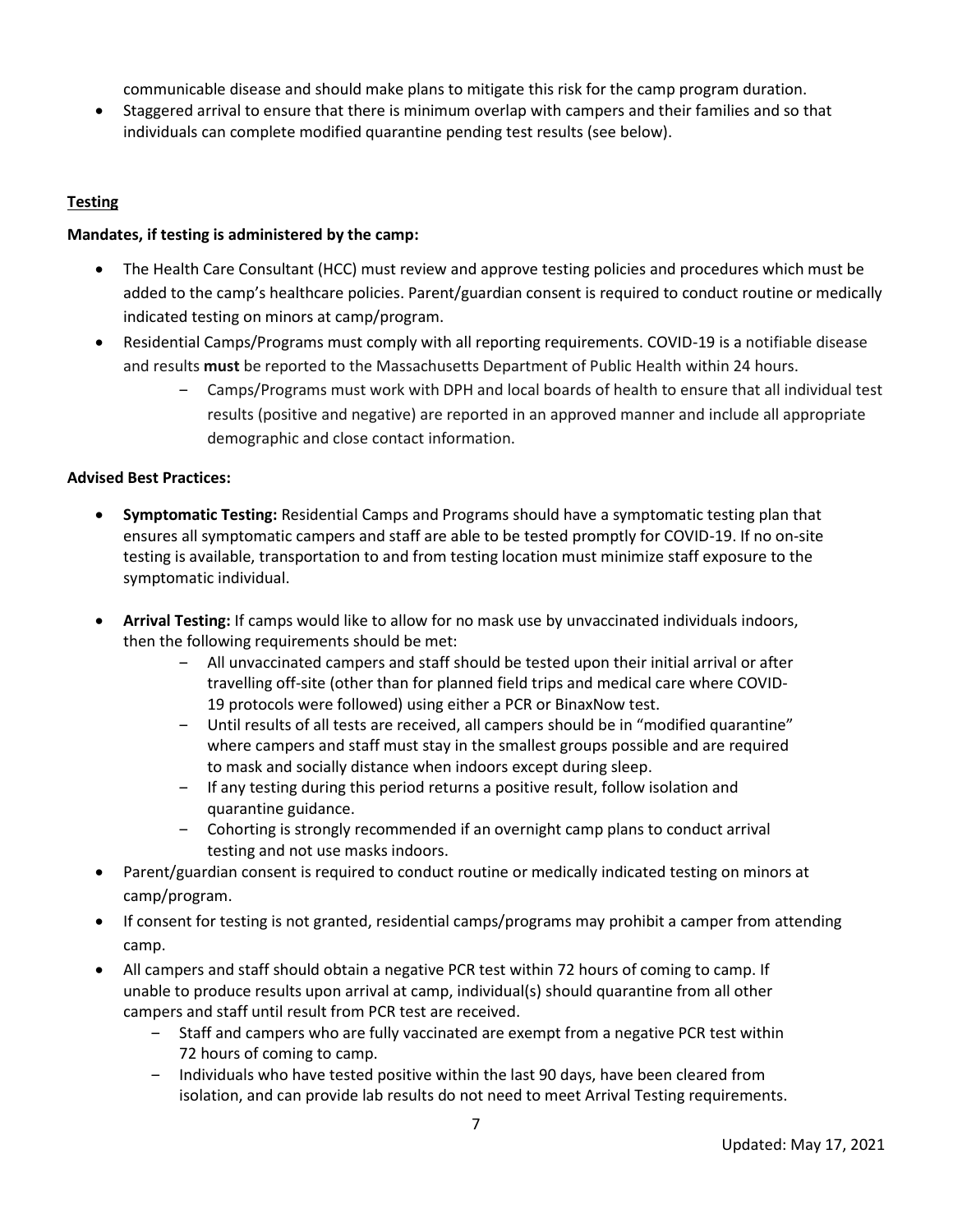• **Surveillance Testing:** For camp sessions that last at least one week, campers and staff should be tested 3–5 days after arrival at camp. Camps with longer sessions should consider regular surveillance testing for campers and staff. Fully vaccinated asymptomatic people without an exposure can refrain from routine testing.

# **Isolation and Quarantine**

#### **Mandates:**

- Parents or guardians of a camper in isolation or quarantine must be notified immediately.
- If a camper or staff must isolate due to positive test results or quarantine due to COVID-19 exposure, they may complete their isolation and quarantine requirements at the camp/program.
- Establish space(s), including separate bathrooms, for isolation and/or quarantine of:
	- ‒ Individuals that did not provide PCR test results for a test 72 hours prior to arrival;
	- ‒ Symptomatic individuals awaiting results;
	- ‒ Close contacts of positive individuals until they have met the requirements for discontinuing quarantine; and
	- ‒ Positive individuals.

#### **Sleeping Arrangements**

#### **Mandates:**

• Bed spacing and sleeping arrangements shall comply with requirements in 105 CMR 430.470 and 105 CMR 430.458.

#### **Advised Best Practices:**

- Increase ventilation by keeping windows open when possible.
- Face coverings do not need to worn by unvaccinated individuals within the cabin if arrival testing requirements are met.
- Face coverings should not be worn while sleeping.
- Unvaccinated visitors indoors from another cohort should wear a mask.

#### **Cleaning, Disinfecting and Sanitizing**

#### **Mandate:**

• Laundry services shall be provided in accordance with 105 CMR 430. Laundering shall be done in accordance wit[h CDC Guidance.](https://www.cdc.gov/coronavirus/2019-ncov/community/disinfecting-building-facility.html)

- Showers and bathroom areas, sleeping areas, bed surfaces and any shared items should be cleaned and disinfected in accordance with [CDC Guidance.](https://www.cdc.gov/coronavirus/2019-ncov/community/disinfecting-building-facility.html?CDC_AA_refVal=https%3A%2F%2Fwww.cdc.gov%2Fcoronavirus%2F2019-ncov%2Fcommunity%2Forganizations%2Fcleaning-disinfection.html)
- Mattresses or mattress covers, and cots or cot covers should be cleaned or laundered regularly, and must be cleaned and disinfected prior to use in next camping session in accordance with [CDC Guidance](https://www.cdc.gov/coronavirus/2019-ncov/community/disinfecting-building-facility.html?CDC_AA_refVal=https%3A%2F%2Fwww.cdc.gov%2Fcoronavirus%2F2019-ncov%2Fcommunity%2Forganizations%2Fcleaning-disinfection.html) for soft (porous) surfaces.